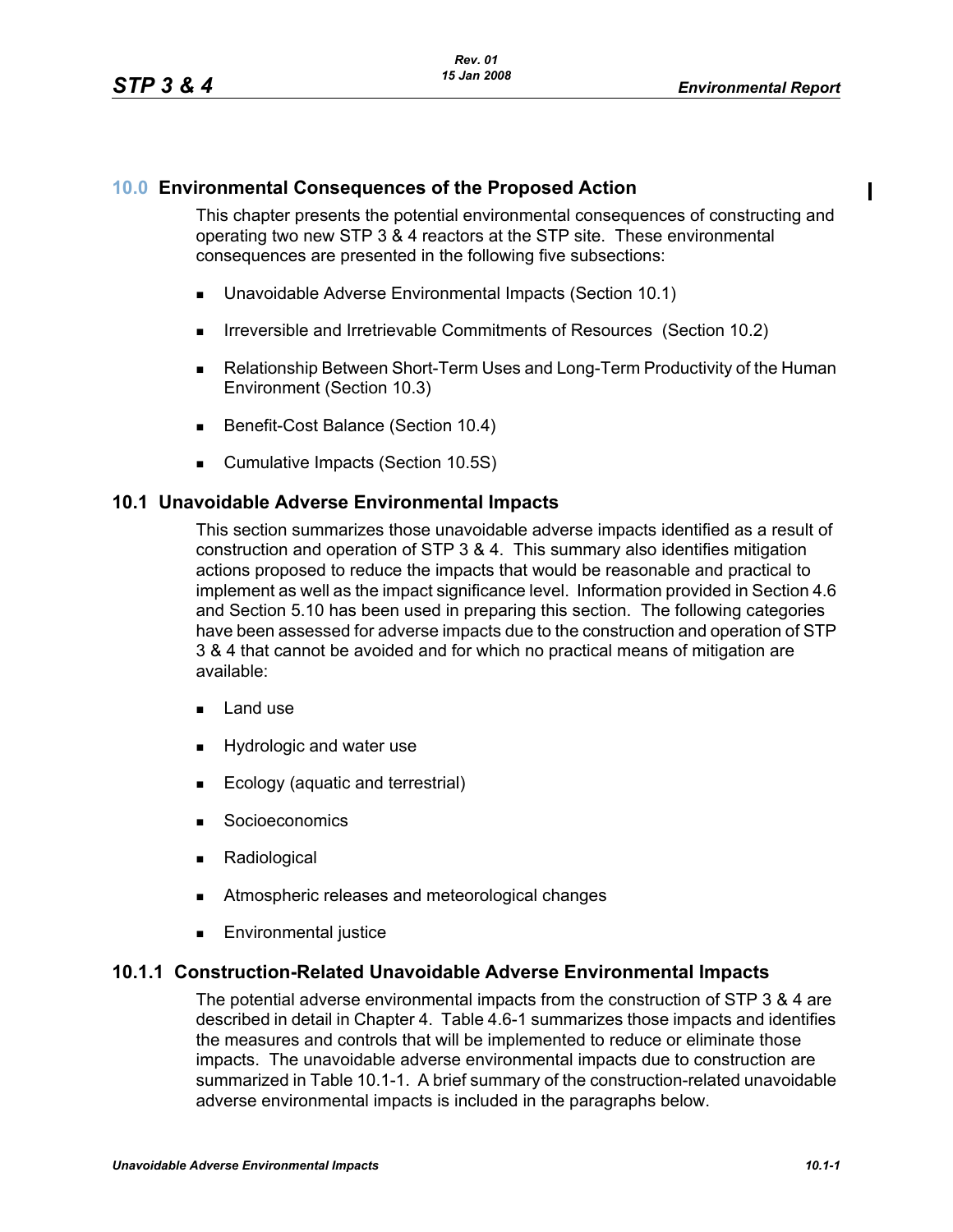$\mathbf{I}$ 

For many of the impacts related to construction activities, mitigation measures that would be applied are referred to as "best management practices," as previously discussed in Section 3.9. Typically, their use is determined by the types of activities that are to be performed, and frequently, they are implemented through plans and procedures developed at the time of construction.

## **10.1.1.1 Land Use**

Unavoidable, but small, adverse environmental impacts on land use would occur due to construction of STP 3 & 4. Approximately 740 acres (out of approximately 12,200 total site acres) on the STP site will be affected; most of the land that will be cleared at STP was disturbed during the original construction of STP 1 & 2. One nonjurisdictional wetland will be removed during construction; all other wetlands will be avoided. Construction may also occur in other sensitive areas, including the Coastal Management Zone. Land used for construction related activities (e.g., laydown and spoils areas, construction parking) will be restored once construction is complete. These impacts would be considered small and temporary. There may be the potential for small to moderate short-term physical land use changes in the vicinity of the site due to the development of temporary housing for construction employees.

# **10.1.1.2 Hydrologic and Water Use**

The construction of STP 3 & 4 will increase the amount of groundwater used at STP. The currently permitted groundwater withdrawal limit may need to be exceeded if onsite conservation methods are not successful. Temporary dewatering of the shallow aquifer will also be required during construction. However, construction practices (i.e., $\frac{1}{2}$ best management practices) and adherence to storm water management procedures, as included in the Storm Water Pollution Prevention Plan, will minimize the adverse effects of the construction dewatering on the aquifer and local wells. Additional potential construction impacts to local hydrology include the potential disturbance of local surface water bodies due to turbidity and sedimentation caused by construction activities. In summary, small, temporary unavoidable adverse impacts to local hydrology and water are anticipated during construction.

## **10.1.1.3 Aquatic Ecology**

Construction activities (e.g., restoration of the barge slip) along the Colorado River shoreline may adversely affect shoreline habitat. In addition, construction activities have the potential to temporarily increase the sediment load in that section of the river, although it is likely the increase will be small. There is also potential for constructionrelated spills (e.g., hydraulic fluid, diesel) that may impact surface water bodies. One non-jurisdictional wetland will be removed during construction. Small temporary impacts to surface waters are likely from the filling in or rerouting of surface drainage features during construction. In summary, small temporary unavoidable adverse impacts to aquatic ecology are anticipated during construction.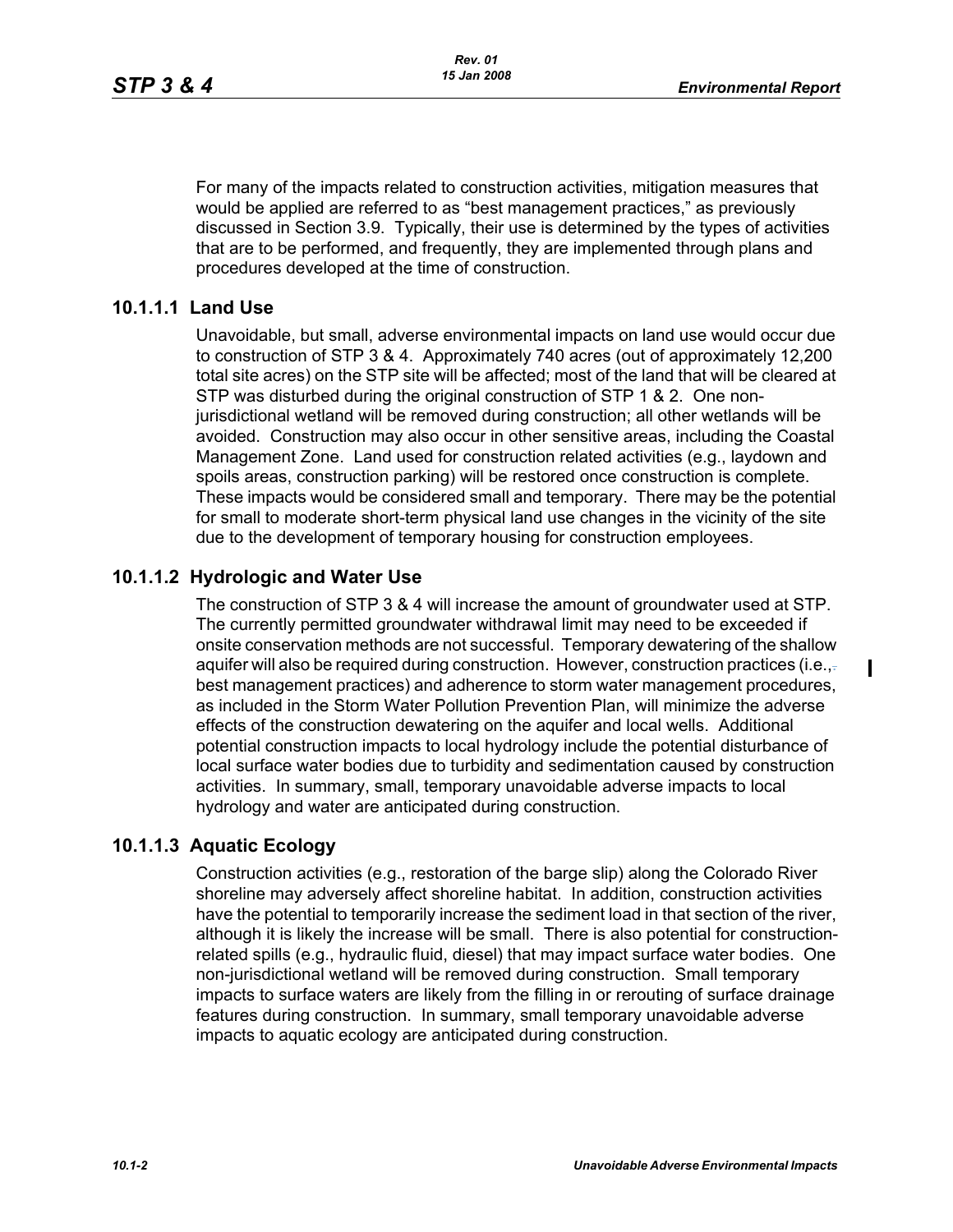# **10.1.1.4 Terrestrial Ecology**

Clearing activities and construction of STP 3 & 4, including relocating or refilling drainage ditches, will likely cause wildlife to leave or avoid the construction sites or relocate to other areas. Any changes in the wildlife population density in the site area would be difficult to measure. There also is a small potential for bird collisions with construction equipment. After construction of STP 3 & 4 is completed, wildlife is expected to return. Therefore, small temporary unavoidable adverse effects are anticipated to terrestrial ecology.

#### **10.1.1.5 Socioeconomic**

During construction, moderate to large socioeconomic impacts may result from the influx of estimated 5950 construction workers and their families. Early in the construction phase in Matagorda County, there is the potential for a shortage of suitable short-term housing or rental units. In addition, there is the possibility that the area schools may need to expand to accommodate the children of the construction workers. Water and wastewater facilities will require expansion/upgrading. Fire and police protection also would need to expand to meet the needs of the county. Roads in the vicinity of the STP site will experience increased traffic because most of the roads in the plant vicinity are two-lane highways.

Mitigation measures that could be implemented by STPNOC to minimize traffic impacts include staggering shifts, encouraging car pooling, erecting signs alerting drivers of increased construction traffic, and potentially adding turn lanes at the STP site. Increases in tax revenue that will result from the construction of STP 3 & 4 could be used for school funding, road improvements, upgrades/improvements to water/wastewater treatment facilities, and upgrades to the fire and police protection infrastructure. If housing is not available, local market forces will likely stimulate new home construction. All other socioeconomic impacts from construction activities will be small and temporary.

#### **10.1.1.6 Radiological**

Construction workers will receive radiation exposure from STP 1 & 2 during construction. However, the doses will be within regulatory limits (10 CFR 20.1301 and 40 CFR 190.10), as discussed in Section 4.5. The radiation dose to the workers is considered a small unavoidable adverse impact.

## **10.1.1.7 Atmospheric and Meteorological**

Construction will result in increased air emissions and fugitive dust from traffic and construction equipment. Best management practices for dust control such as frequent watering of potential dust-emitting areas could be employed. Local exposure to potential construction noise will be mitigated by potential measures such as public notification of impending construction activities. Small unavoidable adverse impacts are anticipated.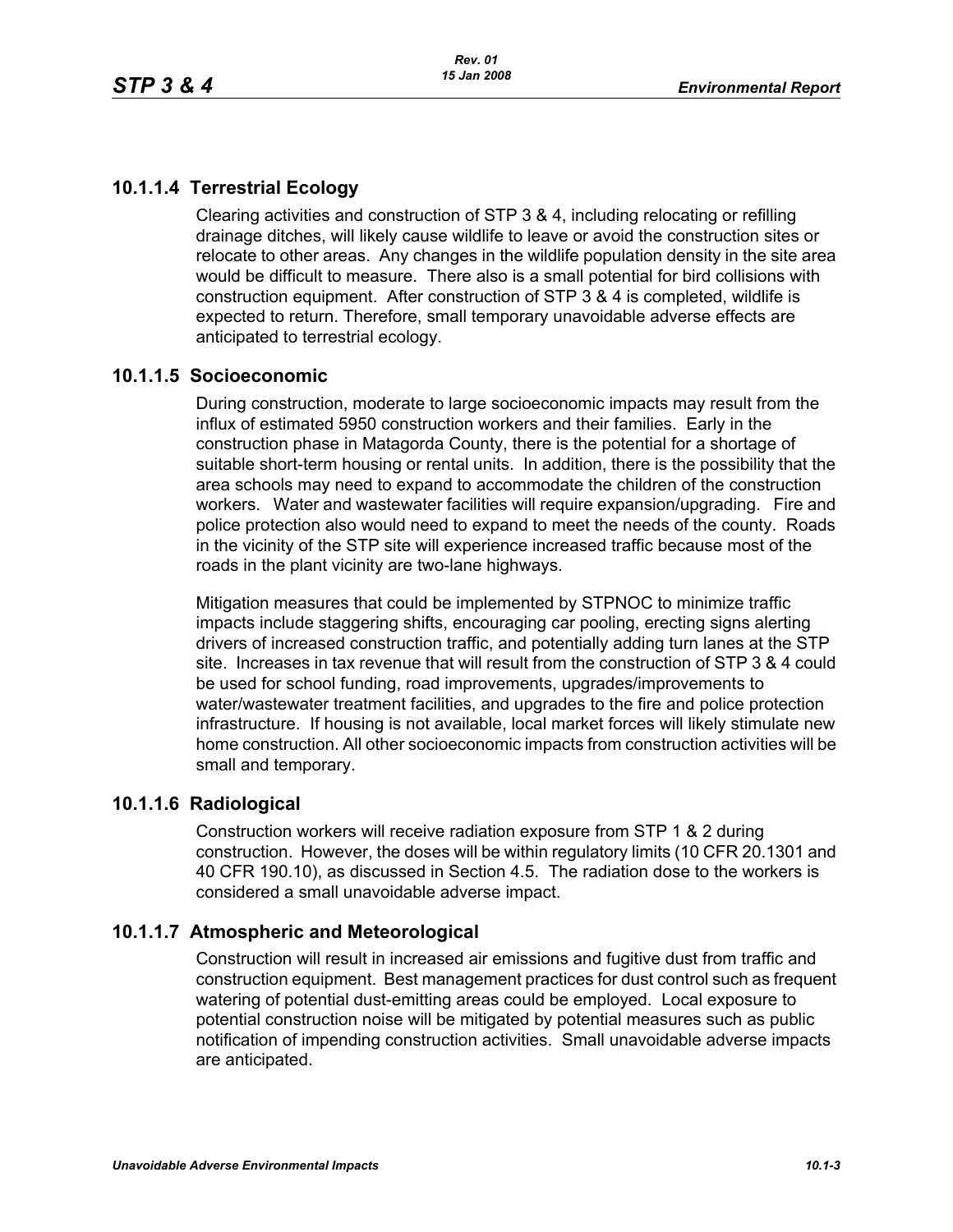# **10.1.1.8 Environmental Justice**

No disproportionately high or adverse impacts to minority or low-income populations were identified. However, the cost of low-income rental housing could increase due to increased demand for housing, potentially displacing low-income renters in Matagorda County during the construction phase. Small unavoidable adverse impacts are anticipated.

## **10.1.2 Unavoidable Adverse Environmental Impacts of Station Operations**

Operational impacts of STP 3 & 4 are discussed in detail in Chapter 5. Table 5.10-1 briefly describes those impacts and identifies measures and controls that may be implemented to reduce or eliminate adverse impacts. The expected impacts and the mitigation measures that are available to reduce these impacts are summarized in Table 10.1-2. The unavoidable adverse environmental impacts of operation, categorized by land use, hydrologic and water use, ecology (aquatic and terrestrial ecology), socioeconomics, radiological, atmospheric and meteorological, and environmental justice are summarized in the following paragraphs.

#### **10.1.2.1 Land Use**

Unavoidable, but small, adverse environmental impacts on land use would occur due to operation of STP 3 & 4. Approximately 90 acres of STP land will be used during the licensed use of the facility; however, most of the land that will be cleared at the STP site was disturbed during the original construction of STP 1 & 2. The proposed project is in keeping with the current use of the property, which is for the generation of power. Approximately 21 acres of permanently committed offsite land will be required to support STP 3 & 4 due to the uranium fuel cycle.

The GE ABWR reactors will generate solid radioactive waste that will require disposal as discussed in Sections 3.5 and 5.5. Additional nonradioactive solid wastes will be generated from waste streams and sanitary effluents (i.e., sludge) as described in Sections 3.6 and 5.5. Additional land will be required for offsite disposal of radioactive and nonradioactive wastes.

## **10.1.2.2 Hydrologic and Water Use**

Operation of STP 3 & 4 will increase the amount of surface water and groundwater used at STP. The required groundwater use is likely to exceed the level allowed by the current groundwater permit and a new groundwater use permit will be required. Consumptive water loss from the Colorado River will be within currently permitted levels. Small to moderate unavoidable adverse impacts from STP 3 & 4 water use, specifically the loss of availability of both resources to other potential users will occur during the life of the plant.

Small unavoidable adverse impacts associated with chemical and wastewater discharges to the Colorado River and other surface water bodies will occur during the life of the plant as a result of blowdown, additional impervious surfaces, and wastewater treatment.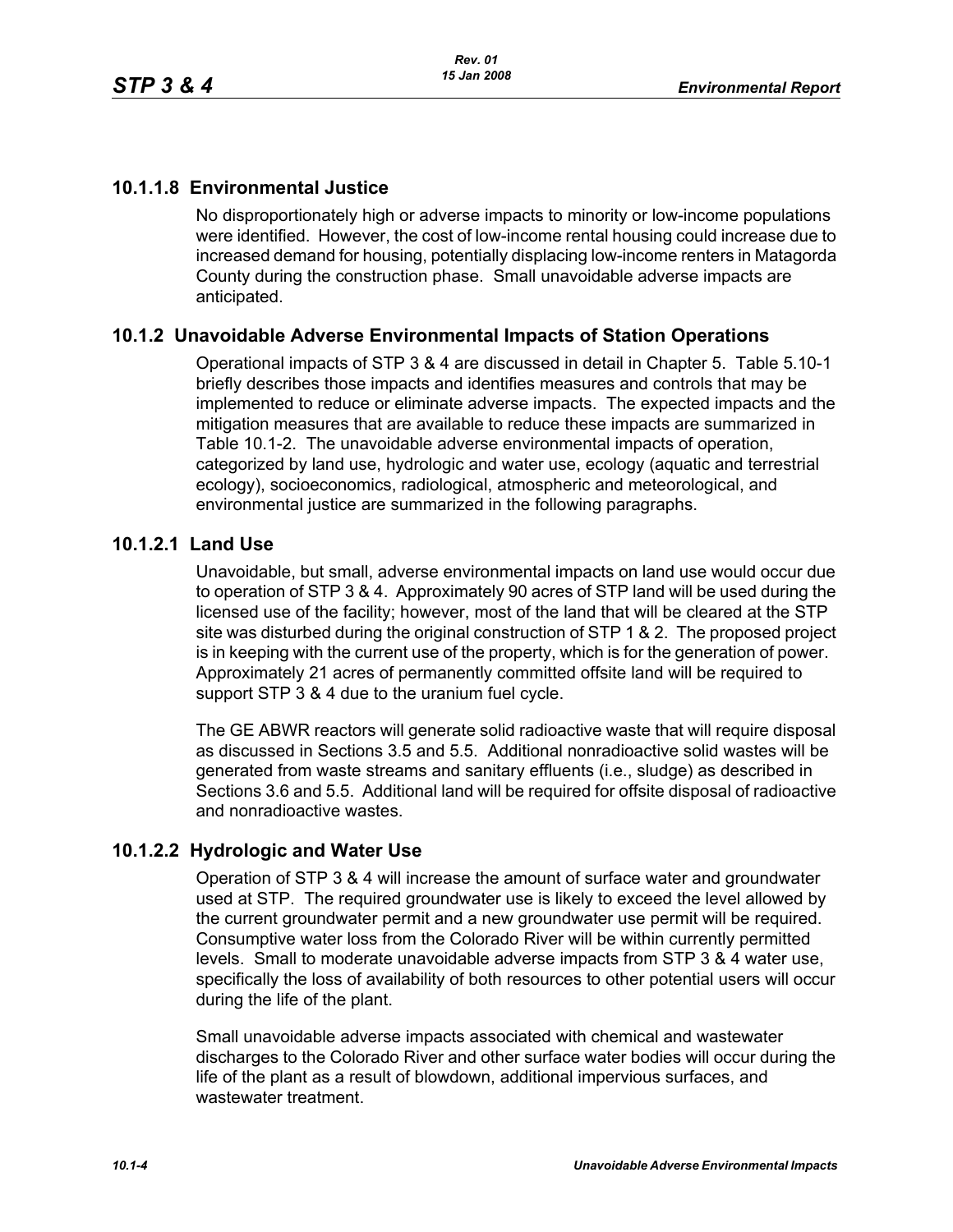## **10.1.2.3 Aquatic Ecology**

Chemicals will be released to the Colorado River through blowdown from the Main Cooling Reservoir (MCR) in accordance with the Texas Pollution Discharge Elimination System (TPDES) permit. Because of dilution, the anticipated impact on water quality or aquatic biota is SMALL and will not be within previously permitted levels.

The thermal plume from discharge from the MCR to the Colorado River will be small and within the TPDES permit limitations. Entrainment and entrapment effects on aquatic biota at the MCR makeup water intake on the Colorado River will be small and will not require mitigation. Small unavoidable adverse impacts on aquatic ecology are anticipated.

## **10.1.2.4 Terrestrial Ecology**

Operation of STP 3 & 4 will have small unavoidable adverse impacts on the local terrestrial ecology as a result of the increased water level in the MCR required for operation, noise, and the small potential for bird collisions with plant structures. Potentially adverse impacts to terrestrial ecology may occur as a result of loss of habitat because of vegetation control within the transmission line rights-of-way. These activities are part of the established agency-approved vegetation maintenance program that is ongoing for the existing transmission line. There will be no increase in transmission line maintenance due to the addition of STP 3 & 4.

Operation of the mechanical draft cooling towers will result in small amounts of salt deposition, but the deposits will be minimal and leaf damage potential will be within the vicinity of the cooling towers. Maximum deposition will occur on STP property. No impacts are expected offsite. Small unavoidable adverse impacts on terrestrial ecology are anticipated.

## **10.1.2.5 Socioeconomics**

Socioeconomic impacts from the operations workforce and their families, estimated at approximately 2400 people, may affect housing, water and wastewater treatment, and schools. MODERATE to LARGE temporary unavoidable adverse impacts may result from these issues until mitigation measures are in effect. SMALL unavoidable adverse impacts are anticipated from the use of local roads and the ability of the police, fire, and social service to provide services to the operations workforce.

Several plant buildings (e.g., reactor building, cooling towers) will be visible from local roads. Also, the plume generated from the cooling towers may be visible during several months of the year. The incremental increase in visible impacts will not have any short- or long-term impacts to local residents or visitors, and will therefore be SMALL. Small adverse environmental impacts are anticipated.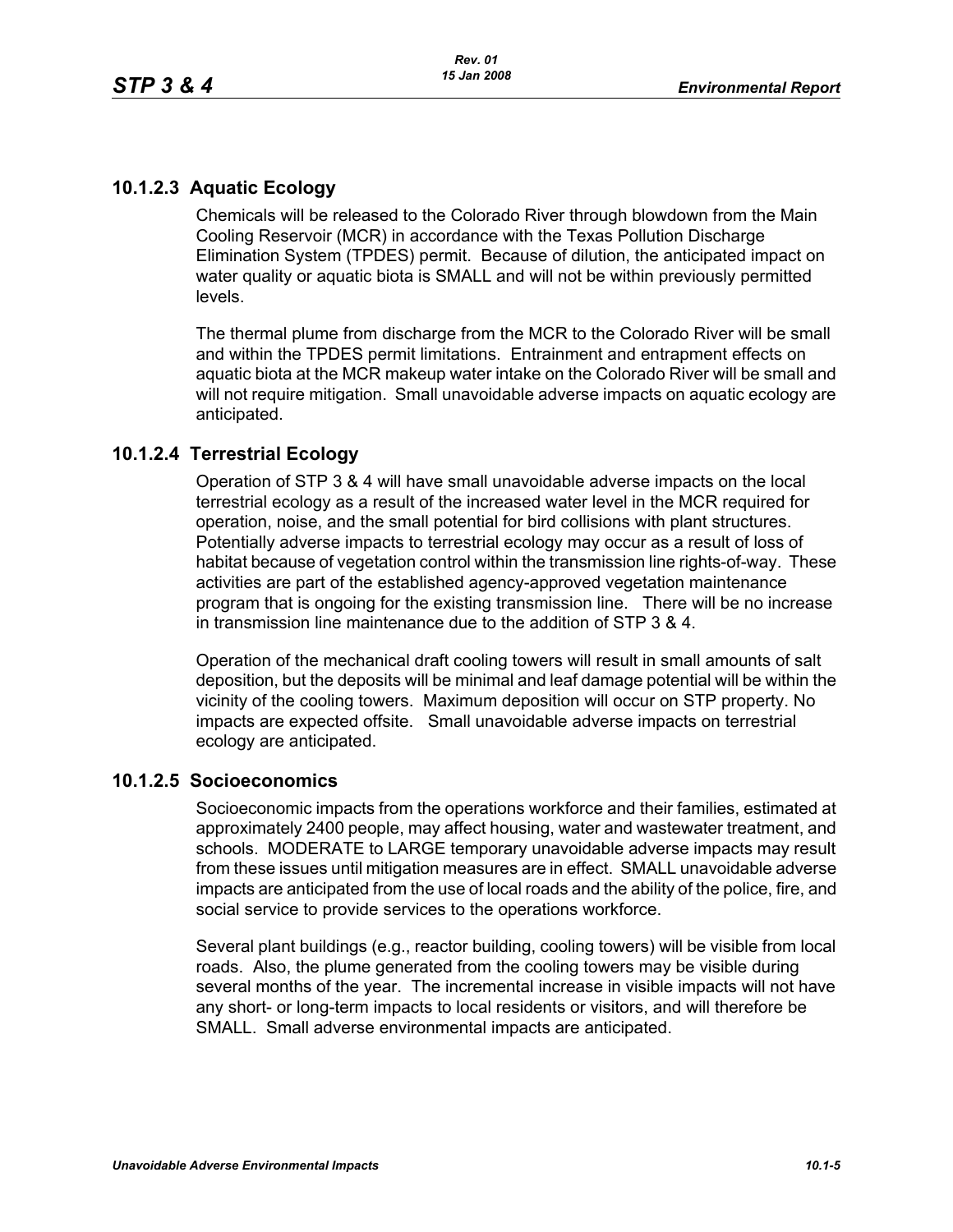# **10.1.2.6 Radiologicals**

STP 3 & 4 will discharge small amounts of radioactive liquids and gases within regulatory limits (10 CFR 50, Appendix I). Potential doses to workers and the public will be well within the applicable regulatory limits. The generation of radioactive wastes will also occur as a result of plant operation. Small unavoidable adverse impacts are anticipated.

## **10.1.2.7 Atmospheric and Meteorological**

Minimal releases of pollutants to the atmosphere will result from operation of STP 3 & 4. In particular, testing of standby generators and other combustion equipment (estimated at less than 100 hours/year) will emit minimal air pollutants. The emissions from the two mechanical draft cooling towers have the potential for causing micro-level changes to the meteorology (e.g., fogging, precipitation, ground-level fogging), but only in the immediate vicinity of the towers. SMALL unavoidable adverse impacts are anticipated.

## **10.1.2.8 Environmental Justice**

No impacts that would be disproportionately high and adverse on minority or lowincome populations were identified. However, low-income rental housing rates could increase due to increased demand for housing, potentially displacing low-income renters in Matagorda County at the start of operations. SMALL, temporary, unavoidable adverse impacts are anticipated.

## **10.1.3 Summary of Unavoidable Adverse Environmental Impacts**

Based on the preceding analysis of unavoidable adverse impacts from the construction and operation of STP 3 & 4, the following are irreversible commitments of these environmental resources:

- **Land use resources**
- **Nater resources**
- Ecological resources (terrestrial and aquatic)

These irreversible commitments are further discussed in Section 10.2, Irreversible and Irretrievable Commitments of Resources. The unavoidable adverse environmental impacts that are further considered in Section 10.4, Benefit-Cost Balance, are summarized below:

- Land use (onsite and offsite)
- **Nater (surface water and groundwater)**
- Ecology (terrestrial and aquatic)
- Socioeconomic (traffic, housing, water and wastewater, schools, fire and police services)
- Radiological (regulated effluent releases, storage of wastes)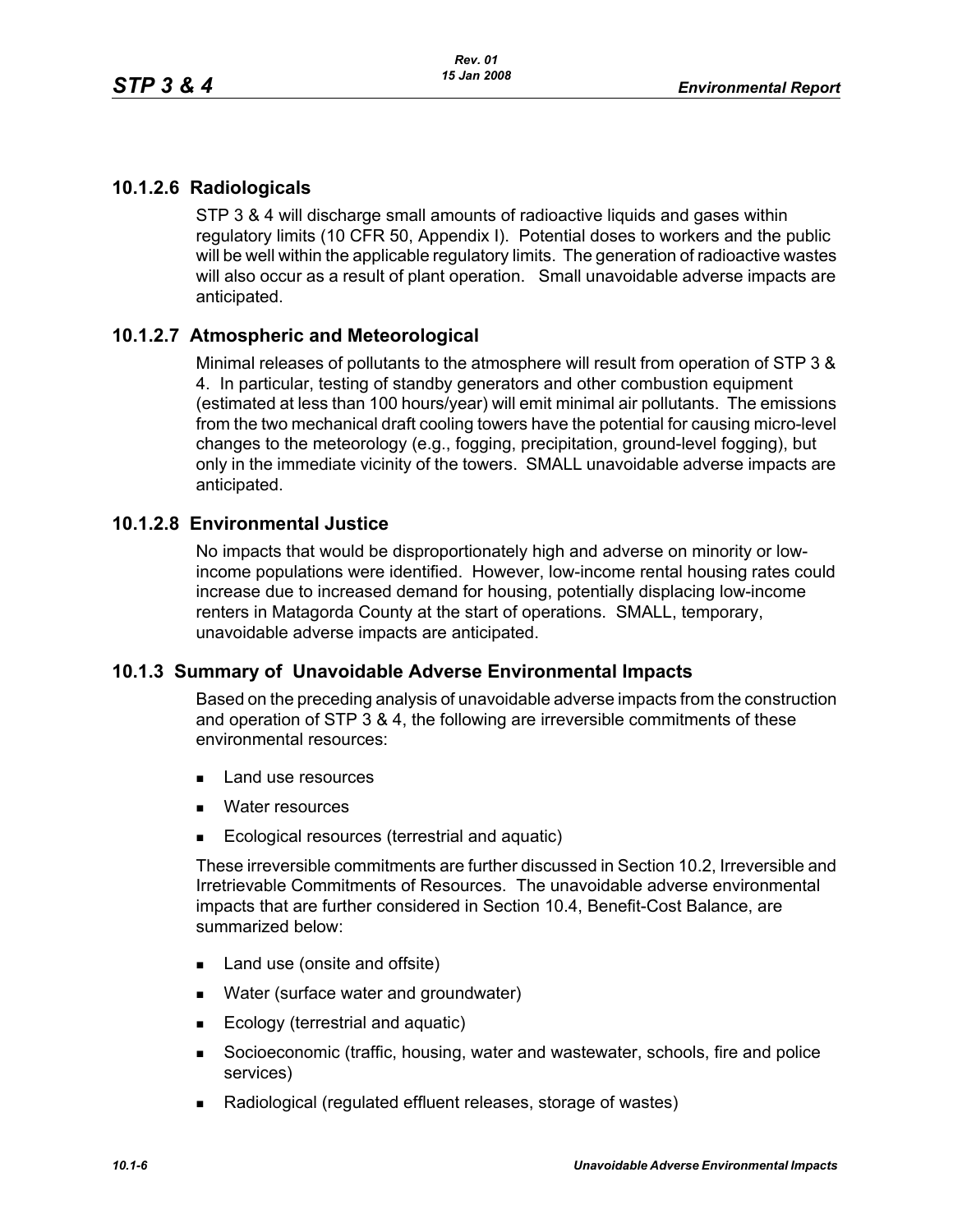| Category | <b>Adverse Impact</b>                                                                                                                                                                                                                                  | <b>Actions to Mitigate Impacts</b>                                                                                                                                                                                                                                                                                       | <b>Unavoidable Adverse Impacts</b>                                                             |
|----------|--------------------------------------------------------------------------------------------------------------------------------------------------------------------------------------------------------------------------------------------------------|--------------------------------------------------------------------------------------------------------------------------------------------------------------------------------------------------------------------------------------------------------------------------------------------------------------------------|------------------------------------------------------------------------------------------------|
| Land     | Ground-disturbing activities<br>including excavating and<br>recontouring the landscape.                                                                                                                                                                | Conduct construction activities using Best Management<br>Practices (BMP) in accordance with regulatory and<br>permit requirements. Implement environmental controls<br>required in the Stormwater Pollution Protection Plan<br>(SWPPP) such as weekly compliance inspections,<br>documentation of runoff controls, etc.  | Small, temporary impact to land use<br>during the construction phase of<br>project.            |
|          | Removal of vegetation within<br>the temporary impact areas.                                                                                                                                                                                            | Cleanup and dispose of waste debris at designated<br>location. Temporary impact area will be graded,<br>landscaped to match the surrounding area, and<br>revegetated.                                                                                                                                                    | Small, temporary impact to land use<br>during the construction phase of<br>project.            |
|          | <b>Construction activities</b><br>conducted in sensitive areas<br>(e.g., Coastal Management<br>Zone).                                                                                                                                                  | Maintain communications with local and regional<br>government and nongovernment organizations to verify<br>that construction activities comply with Texas Coastal<br>Management Plan.<br>Avoid sensitive areas where possible. All activities in<br>these areas would comply with regulatory and permit<br>requirements. | Small to moderate temporary impact to<br>land use during the construction phase<br>of project. |
|          | Stockpiling of soils on site<br>including spoil mounds and<br>borrow pit soils.                                                                                                                                                                        | Restrict stockpiling to designated areas. Stabilize all<br>loose soils on site through the use of appropriate<br>erosion control methodologies.                                                                                                                                                                          | Small, temporary impact to land use<br>during the construction phase of<br>project.            |
|          | Change in land use due to<br>construction of new permanent<br>structures and the creation of<br>impervious surface i.e., the<br>haul road and the parking area<br>within the existing STP site<br>(the site is designated for<br>industrial land use). | Restrict all construction and construction-related<br>activities to the designated areas within the STP site.                                                                                                                                                                                                            | Small impacts to land use for the life of<br>the plant.                                        |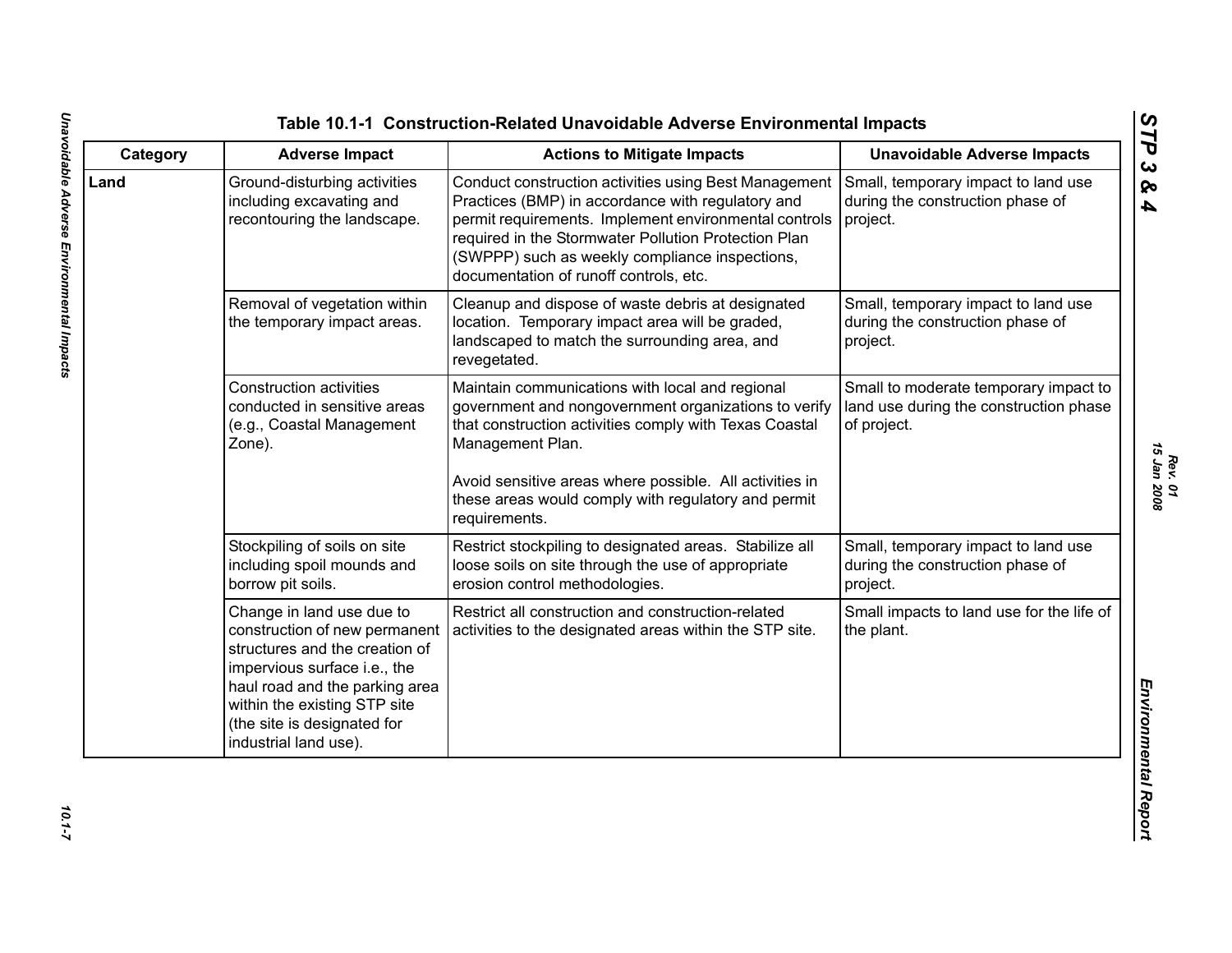| Category                                  | <b>Adverse Impact</b>                                                                                                                               | <b>Actions to Mitigate Impacts</b>                                                                                                                                                                                                                                                                                                                                                                                                                                                                                                                                                                                      | <b>Unavoidable Adverse Impacts</b>                                                             |
|-------------------------------------------|-----------------------------------------------------------------------------------------------------------------------------------------------------|-------------------------------------------------------------------------------------------------------------------------------------------------------------------------------------------------------------------------------------------------------------------------------------------------------------------------------------------------------------------------------------------------------------------------------------------------------------------------------------------------------------------------------------------------------------------------------------------------------------------------|------------------------------------------------------------------------------------------------|
| Land                                      | Potential short-term physical<br>land use changes in the vicinity<br>of the project due to<br>development of employee<br>housing.                   | Maintain communications with local and regional<br>government and nongovernment organizations to<br>disseminate project information in a timely manner.                                                                                                                                                                                                                                                                                                                                                                                                                                                                 | Small to moderate temporary impact to<br>land use during the construction phase<br>of project. |
| <b>Hydrologic and</b><br><b>Water Use</b> | Impacts to onsite surface water<br>drainage flows by diverting and<br>filling several unnamed onsite<br>drainage features.                          | New drainage ditches and other feature such as<br>sediment filters would be used to accommodate surface<br>water runoff from altered drainage areas and the newly<br>constructed impervious areas. Avoid all jurisdictional<br>wetlands. Appropriate erosion control measures taken<br>on all drainage features and wetlands to prevent turbid<br>water, soil deposition, vegetation removal, etc., from<br>occurring within those areas or downstream areas<br>through the approved SWPPP.                                                                                                                             | Small, temporary impact to hydrology<br>during the construction phase of<br>project.           |
|                                           | Increase in surface water as a<br>result of dewatering and<br>excavation activities.                                                                | To decrease the volume of surface water runoff created<br>during dewatering/excavating activities of the deeply<br>excavated areas, a groundwater control system<br>consisting of a perimeter circuit of deep wells in<br>conjunction with sand drains will be constructed. All<br>other surface water runoff created during the<br>excavation/dewatering activities will be controlled by a<br>series of ditches that drain the water away from<br>construction activities. Proper erosion controls will be<br>used to contain sediments found in the runoff before<br>being discharged into any jurisdictional water. | Small, temporary impact to hydrology<br>during the construction phase of<br>project.           |
|                                           | Impacts to local hydrology<br>resulting from the excavation<br>through the shallow aquifer,<br>and subsequent dewatering of<br>the shallow aquifer. | Local drinking water wells found in the vicinity of the<br>construction area will be unaffected because they are<br>located in the deeper aquifer which is isolated by<br>surficial clays. Dewatering would occur within the<br>shallow aquifer in a limited area for a short period of<br>time. Upon completion of construction, groundwater in<br>the shallow aquifer will return to natural elevations.                                                                                                                                                                                                              | Small, temporary impact to hydrology<br>during the construction phase of<br>project.           |

*Unavoidable Adverse Environmental Impacts* 

Unavoidable Adverse Environmental Impacts

*Rev. 01*<br>15 Jan 2008 *15 Jan 2008*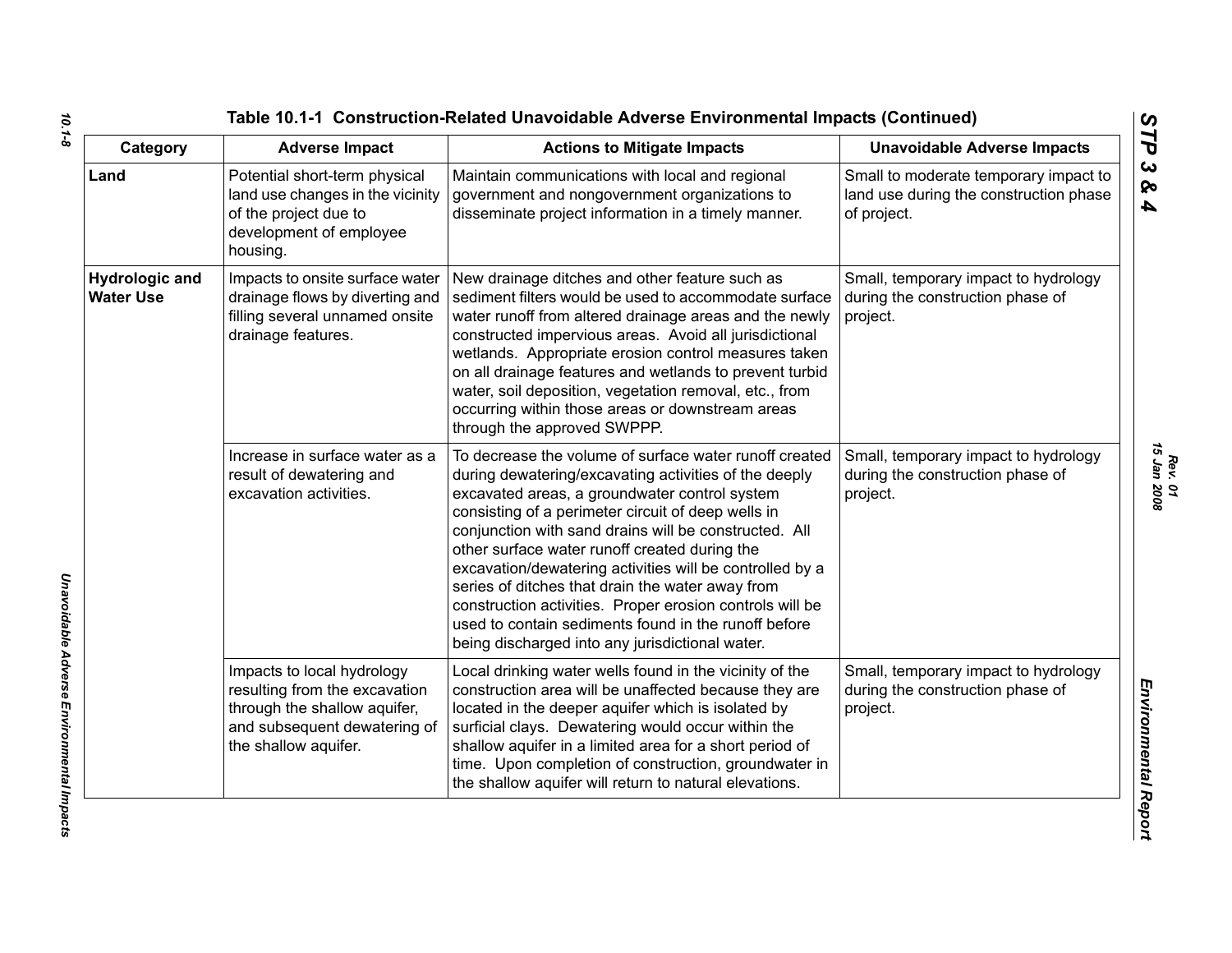| Category                                       | <b>Adverse Impact</b>                                                                                                                                                                                                           | <b>Actions to Mitigate Impacts</b>                                                                                                                                                                                                                                                                                                                                                                                                                                                                                              | <b>Unavoidable Adverse Impacts</b>                                                                      |
|------------------------------------------------|---------------------------------------------------------------------------------------------------------------------------------------------------------------------------------------------------------------------------------|---------------------------------------------------------------------------------------------------------------------------------------------------------------------------------------------------------------------------------------------------------------------------------------------------------------------------------------------------------------------------------------------------------------------------------------------------------------------------------------------------------------------------------|---------------------------------------------------------------------------------------------------------|
| <b>Hydrologic and</b><br><b>Water Use</b>      | Potential for water pressure<br>reduction within the local water<br>table due to dewatering<br>activities (i.e. dust abatement,<br>concrete mixing, potable water<br>use).                                                      | Limit dewatering activities to only those necessary for<br>construction.                                                                                                                                                                                                                                                                                                                                                                                                                                                        | Small, temporary impact to local water<br>use during the construction phase of<br>project.              |
|                                                | Potential impact to Little<br>Robbins Slough, Kelly's Lake,<br>and the Colorado River due to<br>turbidity and sedimentation<br>caused by soil erosion from<br>ground disturbance.                                               | Adhere to applicable regulations and permit<br>requirements found in the TPDES permit. Implement<br>BMPs to prevent the movement of pollutants (including<br>sediments) into wetlands and water bodies via storm<br>water runoff. BMPs will include the use of erosion-<br>control measures such as silt fences and sediment<br>settling ponds to prevent sedimentation and turbid<br>water discharge.<br>Use of vegetated land buffers between water bodies<br>and the construction site to minimize sedimentation<br>impacts. | Small, temporary impact to surface<br>water quality during the construction<br>phase of project.        |
| <b>Ecology</b><br>(Terrestrial and<br>Aquatic) | Construction activities will<br>result in habitat loss and will<br>displace animals such as birds<br>and mammals that currently<br>inhabit the construction site.<br>The mortality rate of less<br>mobile animals may increase. | Limit vegetation removal to only those areas needed for<br>construction. Restoration of the temporary impact<br>areas will be completed in a timely manner upon<br>completion of construction.                                                                                                                                                                                                                                                                                                                                  | Small, temporary impacts to habitat<br>and wildlife during the construction<br>phase of the project.    |
|                                                | Filling of drainage areas and<br>ditches may impact foraging<br>and roosting habits of wetland<br>dependent species.                                                                                                            | Restoration of the habitat by relocating and<br>revegetation of drainage areas.                                                                                                                                                                                                                                                                                                                                                                                                                                                 | Small, temporary impacts to wildlife<br>foraging areas during the construction<br>phase of the project. |

*STP 3 & 4*

 $10.1 - 9$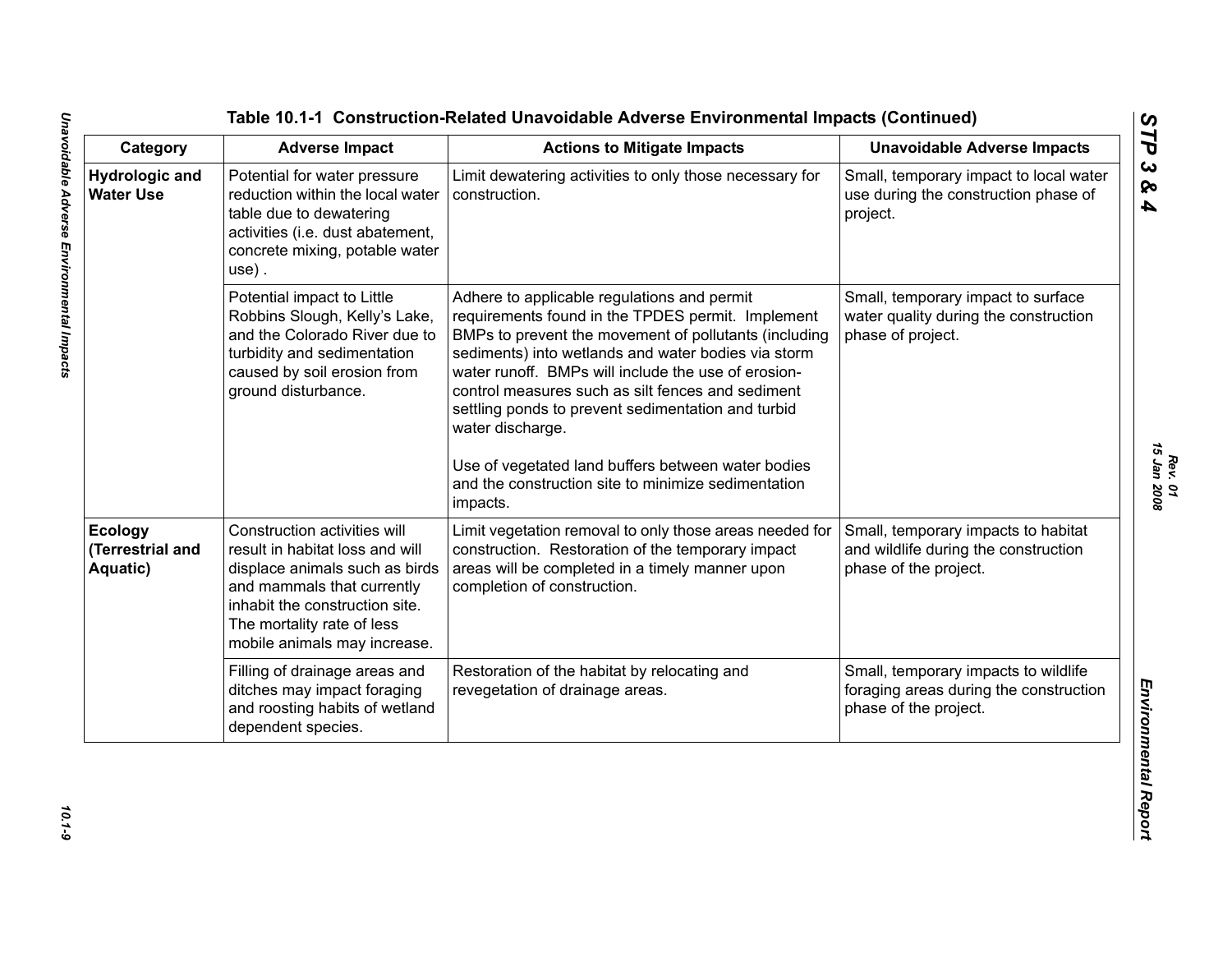| Category                                       | <b>Adverse Impact</b>                                                                                                                                                                             | <b>Actions to Mitigate Impacts</b>                                                                                                                                                                                                                                                                                                                                                                                                                                                                 | <b>Unavoidable Adverse Impacts</b>                                                                                                                          |
|------------------------------------------------|---------------------------------------------------------------------------------------------------------------------------------------------------------------------------------------------------|----------------------------------------------------------------------------------------------------------------------------------------------------------------------------------------------------------------------------------------------------------------------------------------------------------------------------------------------------------------------------------------------------------------------------------------------------------------------------------------------------|-------------------------------------------------------------------------------------------------------------------------------------------------------------|
| <b>Ecology</b><br>(Terrestrial and<br>Aquatic) | Disturbance or destruction of<br>wetlands and surface waters<br>by working in, over, or close to,<br>these areas.                                                                                 | Avoidance of wetland areas, where possible, during<br>construction activities.                                                                                                                                                                                                                                                                                                                                                                                                                     | Wetlands will be avoided where<br>possible. There will be small,<br>temporary impacts to surface waters<br>during the construction phase of the<br>project. |
|                                                | Wildlife may be startled or<br>frightened away by<br>construction noises (onsite and<br>transmission lines).                                                                                      | Animal displacement due to noise should be temporary<br>in nature. Animals should return upon completion of<br>construction.                                                                                                                                                                                                                                                                                                                                                                       | Small, temporary impacts wildlife<br>during the construction phase of the<br>project.                                                                       |
|                                                | Potential impacts to aquatic<br>plants, benthic<br>macroinvertebrates, and fish<br>as a result of water turbidity<br>and sedimentation caused by<br>soil erosion from construction<br>activities. | Develop and implement erosion and sediment control<br>plans that incorporate recognized BMPs such as<br>covering of all disturbed areas, reducing the length of<br>time disturbed soil is exposed to weather, and<br>intercepting and retaining sediment via retention ponds<br>and drainage ditches. Upon completion of construction<br>along stream banks or drainage features, disturbed<br>areas will be rip-rapped or seeded to establish a<br>perennial vegetative cover to prevent erosion. | Small, temporary impacts to aquatic<br>ecosystems during the construction<br>phase of the project.                                                          |
|                                                | Displacement of fish, aquatic<br>species, crustaceans and<br>insects from filling of drainage<br>features on site.                                                                                | Mitigation is not necessary because the impact acreage<br>of this non-jurisdictional area is small, the type of habitat<br>is not unique to the area, and no important species are<br>found onsite.                                                                                                                                                                                                                                                                                                | Small, temporary impacts to aquatic<br>ecosystems during the construction<br>phase of the project.                                                          |
|                                                | Temporary decline in insect<br>population from rerouting of<br>onsite drainage features.                                                                                                          | Restoration of the habitat by relocating and<br>revegetating the drainage feature.                                                                                                                                                                                                                                                                                                                                                                                                                 | Small, temporary impacts to insect<br>populations during the construction<br>phase of the project.                                                          |
| Socioeconomic                                  | Degradation of roads in the<br>vicinity of the project due to<br>increased traffic and an<br>increase in heavy, wide-bodied<br>trucks and equipment.                                              | Alert the appropriate local government agencies of<br>problem areas as they occur so that necessary road<br>repairs and improvements (i.e., patching cracks and<br>potholes, reinforcing soft shoulders) can be conducted<br>in a timely manner.                                                                                                                                                                                                                                                   | Small, temporary impacts to roads<br>during the construction phase of the<br>project.                                                                       |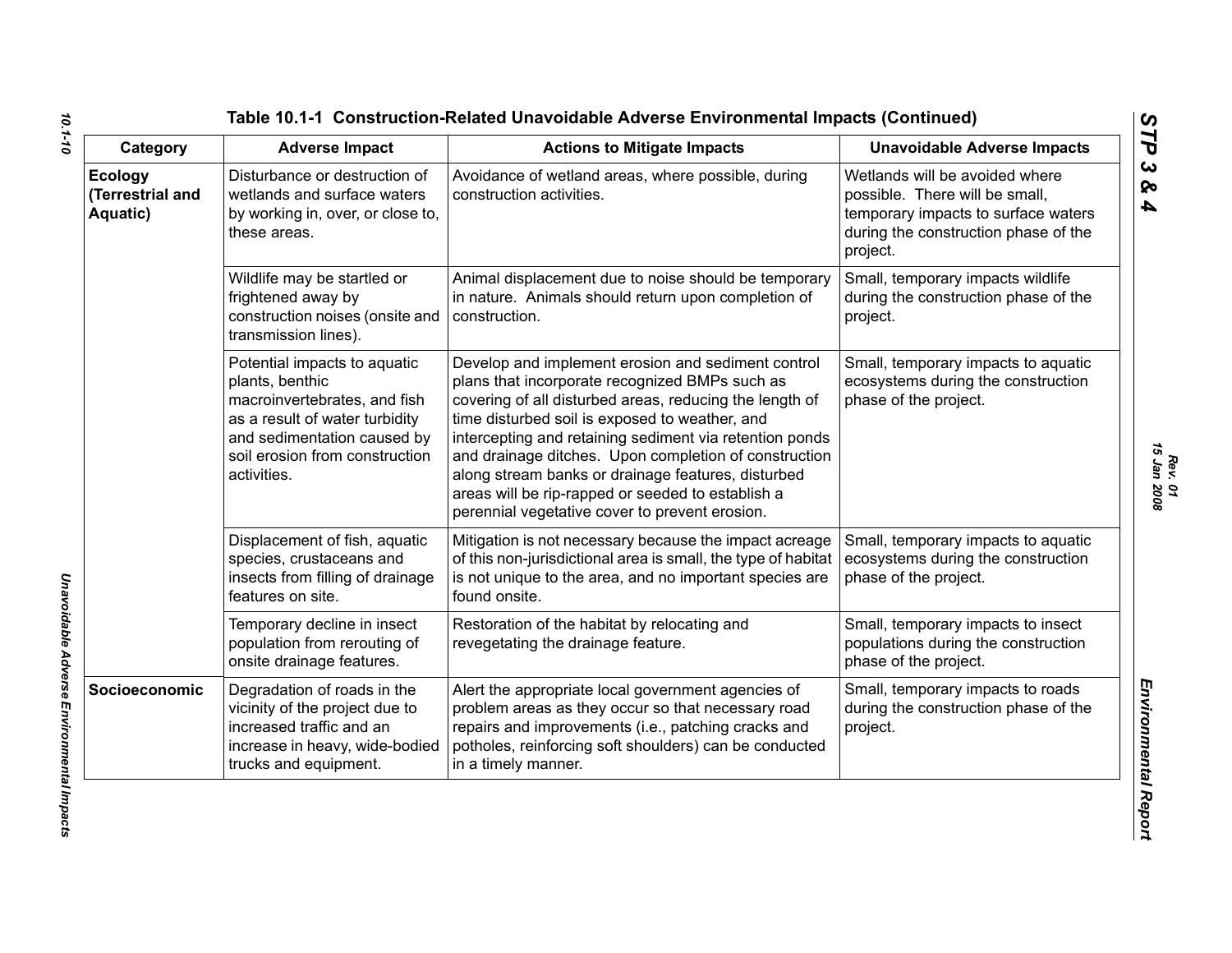| Category      | <b>Adverse Impact</b>                                                                                                            | <b>Actions to Mitigate Impacts</b>                                                                                                                                                                                                                                                                              | <b>Unavoidable Adverse Impacts</b>                                                                                                                                                                            |
|---------------|----------------------------------------------------------------------------------------------------------------------------------|-----------------------------------------------------------------------------------------------------------------------------------------------------------------------------------------------------------------------------------------------------------------------------------------------------------------|---------------------------------------------------------------------------------------------------------------------------------------------------------------------------------------------------------------|
| Socioeconomic | Increased traffic congestion in<br>the vicinity of STP due to<br>construction activities.                                        | Develop and implement a construction traffic<br>management plan that could include such measures as<br>turn lane installation where necessary, establishing a<br>centralized parking area with shuttle service,<br>encouraging carpools, and staggering shifts.                                                 | Moderate to large impacts to traffic<br>congestion during the construction<br>phase of the project.                                                                                                           |
|               | Potential short-term housing<br>shortage in Matagorda County.                                                                    | Mitigation efforts will be market-driven over time.<br>Construction employment will increase gradually with a<br>peak after 2 or 3 years. This will allow time for<br>construction of new housing. Temporary housing could<br>be constructed as needed.                                                         | Moderate to large impacts to short-term<br>housing at the beginning of<br>construction of the project.                                                                                                        |
|               | Water shortages in Matagorda<br>County as a result of the in-<br>migrating construction<br>workforce.                            | Maintain communication with local government and<br>planning officials so that ample time is given to plan for<br>the influx. Mitigation strategies (performed by others)<br>include reuse, seawater desalination, conservation, and<br>the Lower Colorado River Authority/San Antonio Water<br>System Project. | Moderate to large impacts to water<br>supply at the beginning of construction<br>of the project.                                                                                                              |
|               | Shortage of wastewater<br>treatment plants in Matagorda<br>County as a result of the in-<br>migrating construction<br>workforce. | Maintain communication with local government and<br>planning officials so that ample time is given to plan for<br>the influx.                                                                                                                                                                                   | Moderate to large impacts to the<br>wastewater treatment facilities at the<br>beginning of construction of the project.                                                                                       |
|               | Potential impacts to police, fire,<br>medical, and social services in<br>Matagorda County.                                       | Maintain communication with local government officials<br>so that expansions in police and fire services could be<br>coordinated, planned, and funded in a timely manner.<br>Funding for this expansion will be provided through the<br>increased tax revenues from the construction project.                   | Moderate impacts to police and fire<br>services until expansion of workforce<br>are completed.<br>Small unavoidable adverse impacts to<br>medical and social services during the<br>construction of the plant |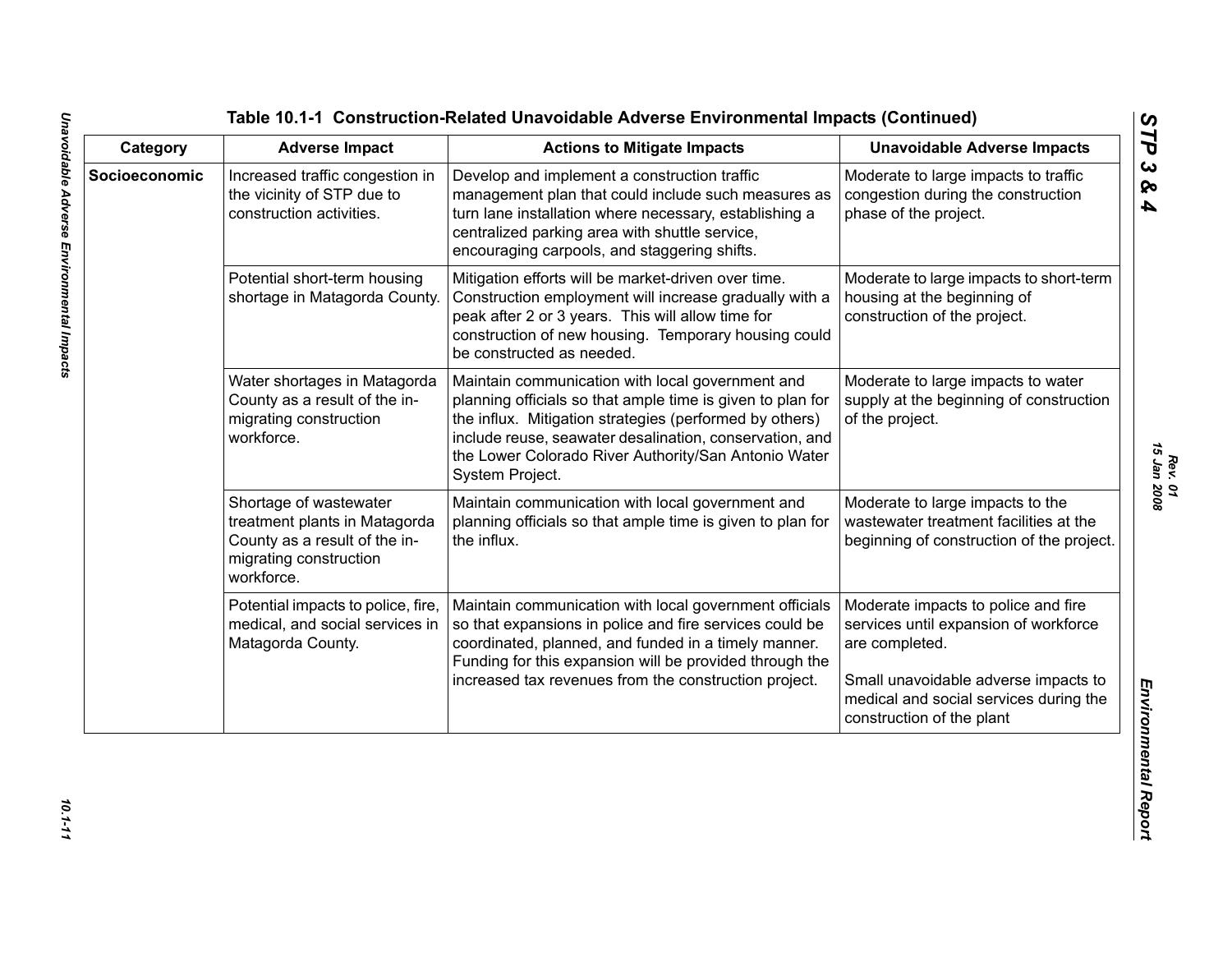| Table 10.1-1 Construction-Related Unavoidable Adverse Environmental Impacts (Continued |  |  |  |  |  |  |  |
|----------------------------------------------------------------------------------------|--|--|--|--|--|--|--|
|----------------------------------------------------------------------------------------|--|--|--|--|--|--|--|

| Category                          | <b>Adverse Impact</b>                                                                                                                                                                                     | <b>Actions to Mitigate Impacts</b>                                                                                                                                                                                                                                                                                                             | <b>Unavoidable Adverse Impacts</b>                                                                         |
|-----------------------------------|-----------------------------------------------------------------------------------------------------------------------------------------------------------------------------------------------------------|------------------------------------------------------------------------------------------------------------------------------------------------------------------------------------------------------------------------------------------------------------------------------------------------------------------------------------------------|------------------------------------------------------------------------------------------------------------|
| Socioeconomic                     | Potential short-term ability of<br>schools in Matagorda County<br>to accommodate the increase<br>in student population.                                                                                   | Maintain communication with local government officials<br>so that timely short -term solutions can be implemented<br>in the form of adding modular classrooms and hiring<br>additional teachers to existing schools. Funding for<br>additional resources will be provided through the<br>increased tax revenues from the construction project. | Moderate to large impacts to schools<br>until expansion of facilities are<br>completed.                    |
| Radiological                      | Construction workers may be<br>exposed to radiation sources<br>(through direct radiation,<br>gaseous effluents, or liquid<br>effluents) from the routine<br>operations of STP 1 & 2.                      | Continual monitoring the STP site for radiation<br>exposure. The site will be in accordance with all<br>radiation safety regulations to ensure that the<br>construction workers are protected.                                                                                                                                                 | Small unavoidable adverse impact of<br>radiation exposure for construction<br>workers from existing units. |
| Atmospheric and<br>Meteorological | Construction will cause<br>increased air emissions from<br>traffic, construction equipment,<br>and fugitive dust.                                                                                         | Use dust control measures (such as watering,<br>stabilizing disturbed areas, and covering trucks).<br>Comply with local, state, and/or federal air regulations.<br>Ensure that construction equipment is well maintained.                                                                                                                      | Small unavoidable adverse impacts<br>during the construction of the plant.                                 |
|                                   | Construction may cause local<br>elevated noise levels.                                                                                                                                                    | Notify local public of impending construction activities<br>that may exceed acceptable noise levels.                                                                                                                                                                                                                                           | Small unavoidable adverse impacts<br>during the construction of the plant.                                 |
| Environmental<br><b>Justice</b>   | The cost of low-income rental<br>housing could increase due to<br>increased demand for housing,<br>potentially displacing low-<br>income renters in Matagorda<br>County during the construction<br>phase. | Analysis of housing availability in Matagorda County<br>determined that the probability of this being an issue is<br>low. Because of this, mitigation would not be<br>necessary.                                                                                                                                                               | Small unavoidable adverse impacts<br>during the construction of the plant.                                 |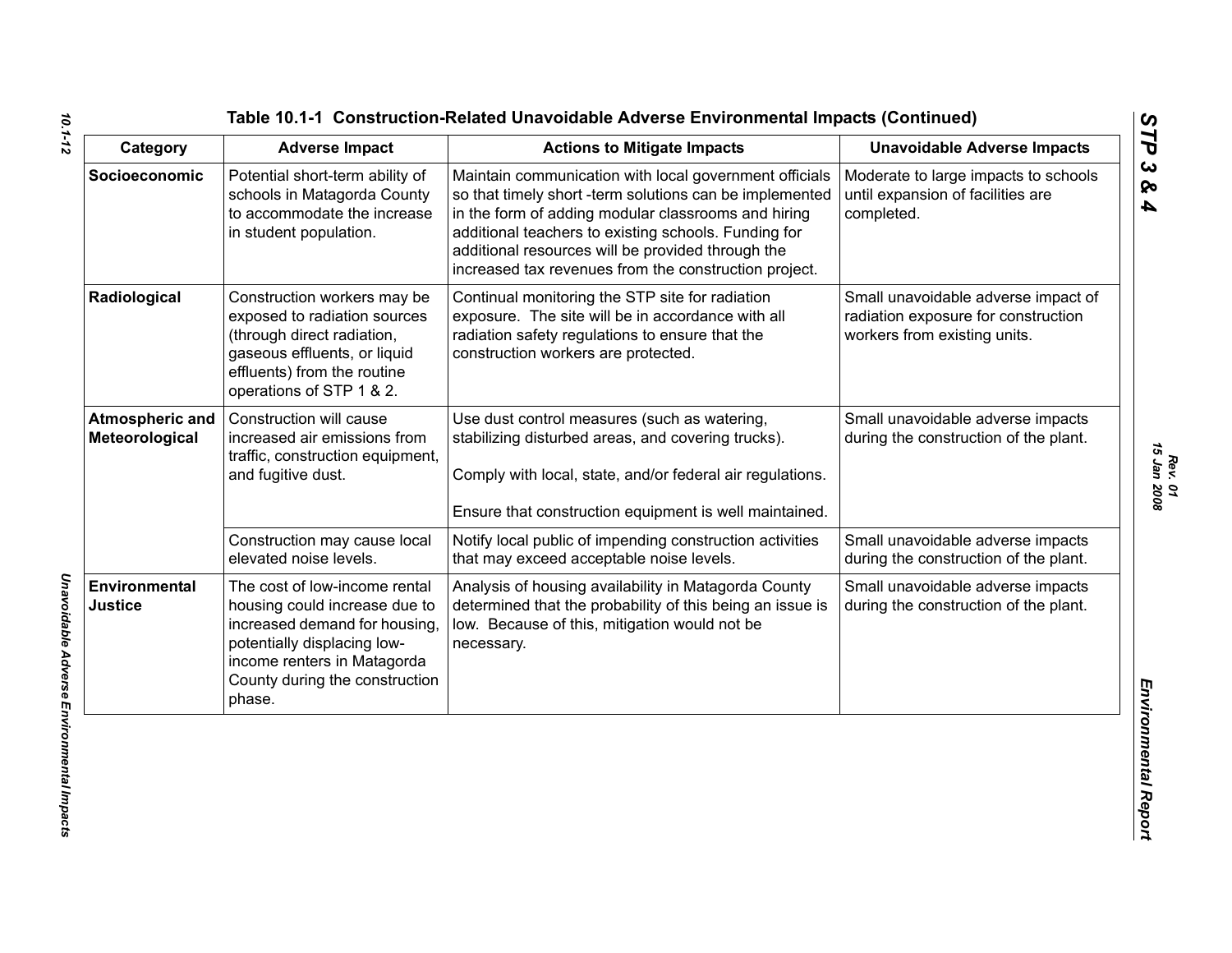| Category        | <b>Adverse Impact</b>                                                                                                                                                                                                                                                      | <b>Actions to Mitigate Impacts</b>                                                                                                                                                                                                                                                                                                                              | <b>Unavoidable Adverse Impacts</b>                                                                                                                                                                                                                                                                                        |
|-----------------|----------------------------------------------------------------------------------------------------------------------------------------------------------------------------------------------------------------------------------------------------------------------------|-----------------------------------------------------------------------------------------------------------------------------------------------------------------------------------------------------------------------------------------------------------------------------------------------------------------------------------------------------------------|---------------------------------------------------------------------------------------------------------------------------------------------------------------------------------------------------------------------------------------------------------------------------------------------------------------------------|
| <b>Land Use</b> | Approximately 90 acres of land<br>will be permanently dedicated to<br>the plant until decommissioning.<br>Approximately 21 acres of land<br>will be permanently dedicated<br>and 160 will be temporarily<br>committed to the uranium fuel<br>cycle during plant operation. | There are no practical measures of mitigation for this<br>impact.                                                                                                                                                                                                                                                                                               | Land will not be available for use<br>until plant(s) decommissioning<br>resulting in small unavoidable<br>adverse impact during life.<br>160 acres of land will not be<br>available until decommissioning of<br>the plant resulting in a small<br>unavoidable impact. 21 acres will<br>never be available for future use. |
|                 | Potential environmental impacts<br>onsite and offsite from disposal<br>of radioactive wastes generated<br>as a result of the fuel cycle.                                                                                                                                   | Disposal area(s) would be a permitted waste<br>disposal facility with a land use designated for such<br>activities. Disposal area would be operated under<br>appropriate regulations and guidelines until such<br>time a NRC licensed high-level waste disposal<br>facility is constructed. At that time, the storage area<br>could be restored for other uses. | Some onsite and offsite land will be<br>dedicated to licensed disposal<br>facilities and will no be available for<br>other uses. Small unavoidable<br>adverse impact.                                                                                                                                                     |
|                 | Offsite land use impacts<br>attributed to operations<br>workforce population growth.<br>Increase in development for<br>commercial and residential<br>purposes.                                                                                                             | Maintain communication with local and regional<br>government to disseminate project information so<br>they have the opportunity to plan accordingly.                                                                                                                                                                                                            | Small to moderate unavoidable<br>impact to land use during the life of<br>the plant.                                                                                                                                                                                                                                      |
|                 | Operation of new units would<br>result in an increase in the total<br>volume of solid waste generated<br>at the STP site.                                                                                                                                                  | All federal, Texas, and local requirements and<br>standards would be met regarding handling,<br>transportation, and offsite land disposal of the solid<br>waste at licensed facilities. STPNOC has recycling<br>and waste minimization programs currently in place.                                                                                             | Some offsite land will be dedicated<br>to licensed disposal facilities and will<br>not be available for other uses.<br>Small unavoidable adverse impact.                                                                                                                                                                  |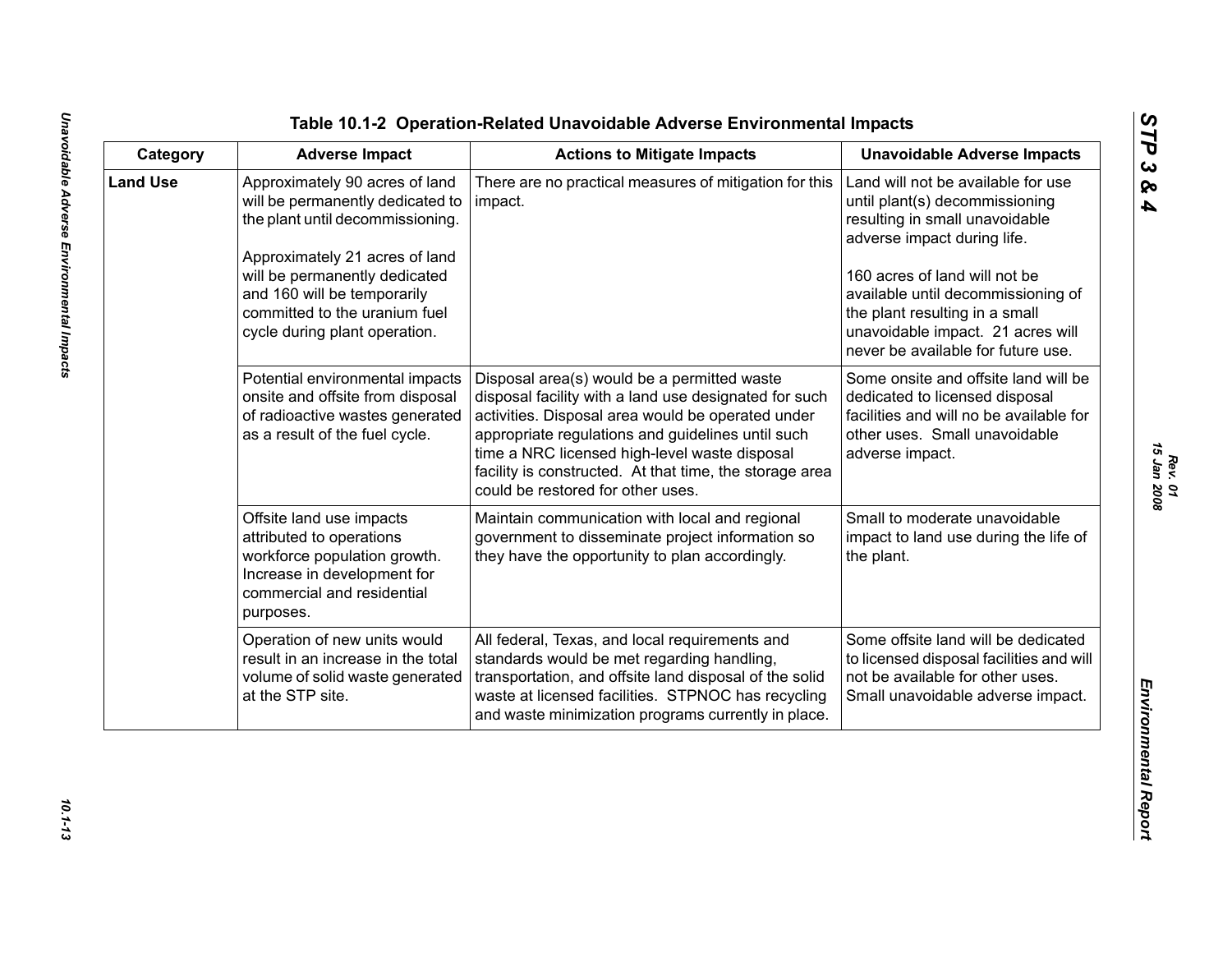| Category                      | <b>Adverse Impact</b>                                                                                                                                                                                                                                                                                                                       | <b>Actions to Mitigate Impacts</b>                                                                                                                                                                                                                                                                                                                                                                                                                                                                                                                        | <b>Unavoidable Adverse Impacts</b>                                                                    |
|-------------------------------|---------------------------------------------------------------------------------------------------------------------------------------------------------------------------------------------------------------------------------------------------------------------------------------------------------------------------------------------|-----------------------------------------------------------------------------------------------------------------------------------------------------------------------------------------------------------------------------------------------------------------------------------------------------------------------------------------------------------------------------------------------------------------------------------------------------------------------------------------------------------------------------------------------------------|-------------------------------------------------------------------------------------------------------|
| Hydrological<br>and Water Use | Potential hydrologic impacts to<br>the Colorado River from<br>pumping of water to the main-<br>cooling reservoir MCR. Water<br>would be withdrawn from the<br>Colorado River and added to the<br>main cooling reservoir to replace<br>water lost to evaporation,<br>seepage, blowdown from the<br>main cooling reservoir, and as<br>needed. | Maximum operating conditions are at a rate of<br>42,604 gpm during normal operations and 44,779<br>gpm during maximum operations. Impact is<br>considered small and would not require mitigation.                                                                                                                                                                                                                                                                                                                                                         | Small unavoidable impact to water<br>availability downstream of the plant.                            |
|                               | Makeup water for the ultimate<br>heat sink (mechanical draft<br>cooling towers) would be<br>pumped from [five] existing and<br>potentially new groundwater<br>wells.<br>Impacts to local groundwater<br>supply due to increased demand<br>from operating STP 3 & 4.                                                                         | STPNOC will apply to Coastal Plains Groundwater<br>Conservation District for an increase in the site's<br>current groundwater permit from 3,000 acre-feet per<br>year to 3,500 acre-feet per year up to the current<br>permitted limit with the remainder of the water<br>requirements met by water from the main cooling<br>reservoir MCR.<br>Withdrawal groundwater from the deep confined<br>Chicot aquifer, limiting impacts to those local wells in<br>the deep aquifer.<br>Conduct groundwater monitoring as required by<br>groundwater use permit. | Small to moderate unavoidable<br>impacts to groundwater availability<br>during the life of the plant. |
|                               | The addition of STP 3 & 4 is<br>expected to increase the<br>frequency of blowdown from the<br><b>Main Cooling Reservoir MCR to</b><br>the Colorado River.                                                                                                                                                                                   | Obtain TPDES permit and comply with its discharge<br>limits and monitoring requirements. The main-<br>cooling reservoir MCR would be operated such that<br>discharges would not be made when the river flow is<br>less than 800 cubic feet per second (cfs) and the<br>volume would not exceed 12.5 percent of the river<br>flow, allowing a dilution of the already diluted STP 3<br>& 4 cooling system effluent of at least 8. Also, per<br>state water quality standards the discharges would<br>be 95°F or less.                                      | Small to moderate unavoidable<br>impacts to surface water during the<br>life of the plant.            |

*Rev. 01*<br>15 Jan <u>2008</u> *15 Jan 2008*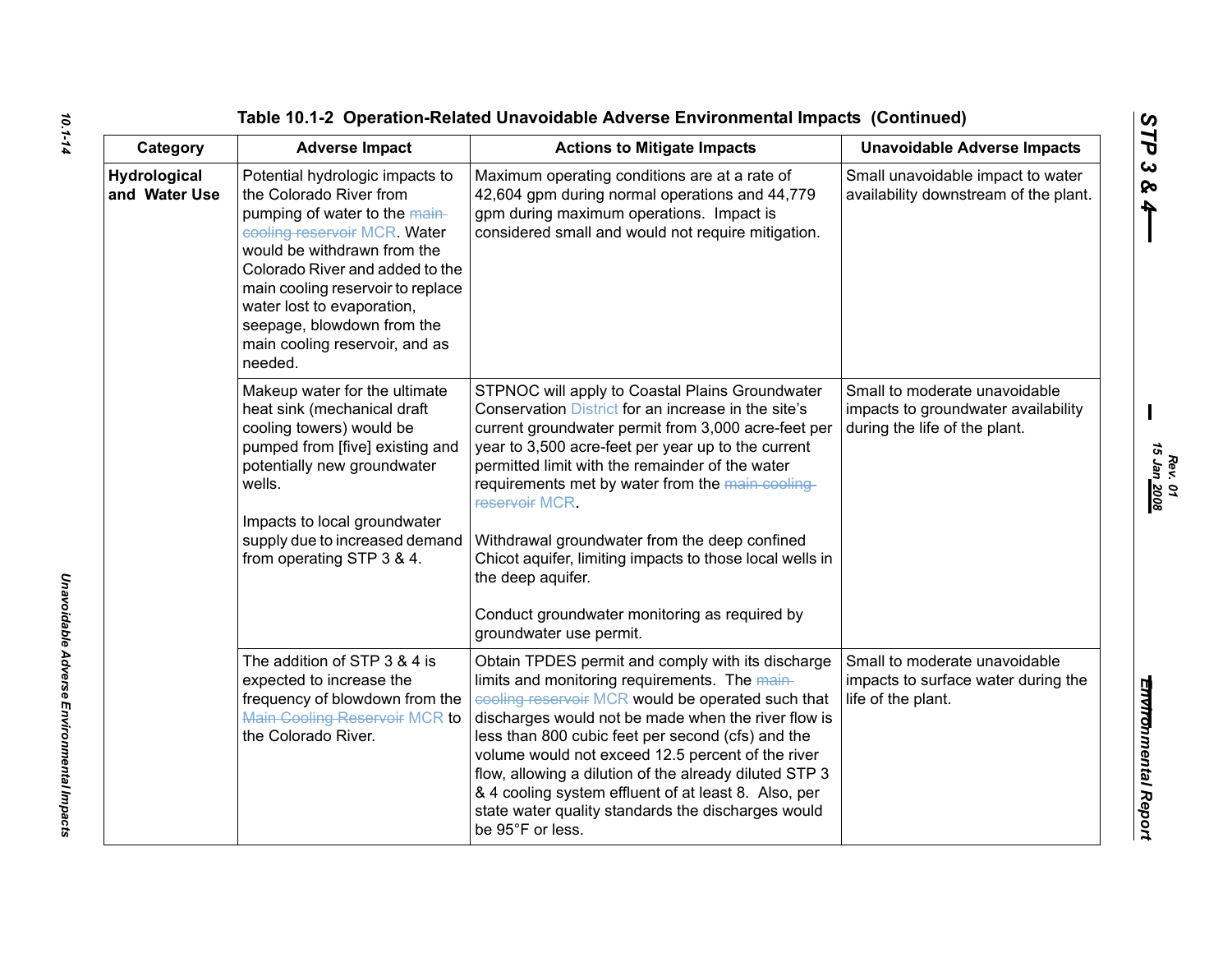| Category                                   | <b>Adverse Impact</b>                                                                                                                                                                                                                                                                                      | <b>Actions to Mitigate Impacts</b>                                                                                                                                                                                                                                                                                                                                                                                                                                                       | <b>Unavoidable Adverse Impacts</b>                                                                   |
|--------------------------------------------|------------------------------------------------------------------------------------------------------------------------------------------------------------------------------------------------------------------------------------------------------------------------------------------------------------|------------------------------------------------------------------------------------------------------------------------------------------------------------------------------------------------------------------------------------------------------------------------------------------------------------------------------------------------------------------------------------------------------------------------------------------------------------------------------------------|------------------------------------------------------------------------------------------------------|
| <b>Hydrological</b><br>and Water Use       | Non-radioactive wastewater<br>discharges will increase as a<br>result of the operation of the<br>new units' operation, such as<br>additional cooling water system<br>blowdown, permitted<br>wastewater from the new units'<br>auxiliary system, and storm<br>water runoff from new<br>impervious surfaces. | Discharges would be in accordance with applicable<br>TCEQ water quality standards. STPNOC will revise<br>the existing Stormwater Pollution Prevention Plan.<br>The impacts due to the new impervious surfaces will<br>be negligible due to Best Management Practices.                                                                                                                                                                                                                    | Small unavoidable increase in non-<br>radioactive wastewater discharge<br>for the life of the plant. |
| Ecological<br>(Terrestrial and<br>Aquatic) | <b>Entrainment and entrapment</b><br>impingement of aquatic<br>organisms at the power plant<br>water intake structure.                                                                                                                                                                                     | Intake structure designed with the "Best Technology<br>Available" The MCR is a closed cycle cooling system<br>that minimizes withdrawal of river water.<br>Impingement and entrainment were minimized by<br>other design features: (1) the intake was oriented in<br>such a way as to reduce attractant flows, (2) the<br>approach velocity at the traveling screens was<br>designed to be 0.5 fps or less, and (3) the intake was<br>equipped with a fish "handling and bypass" system. | Small unavoidable adverse impacts<br>during the life of the plant.                                   |
|                                            | Inclusion of STP 3&4 in the<br>existing cooling reservoir<br>system will lead to an increase<br>in operating water level,<br>potentially impacting existing<br>shoreline vegetation and<br>terrestrial biota using the<br>reservoir.                                                                       | Prey species will eventually recolonize along the<br>new shoreline. There are other foraging areas in the<br>vicinity until recolonization. Further mitigation would<br>not be required.                                                                                                                                                                                                                                                                                                 | Small unavoidable adverse impacts<br>during the life of the plant.                                   |
|                                            | Impacts to bird populations from<br>impacts with cooling towers.                                                                                                                                                                                                                                           | Low height of cooling towers would cause negligible<br>mortality. Mitigation would not be required.                                                                                                                                                                                                                                                                                                                                                                                      | Small unavoidable adverse impacts<br>during the life of the plant.                                   |

10.1-15

*Rev. 01*<br>15 Jan 2008 *15 Jan 2008*